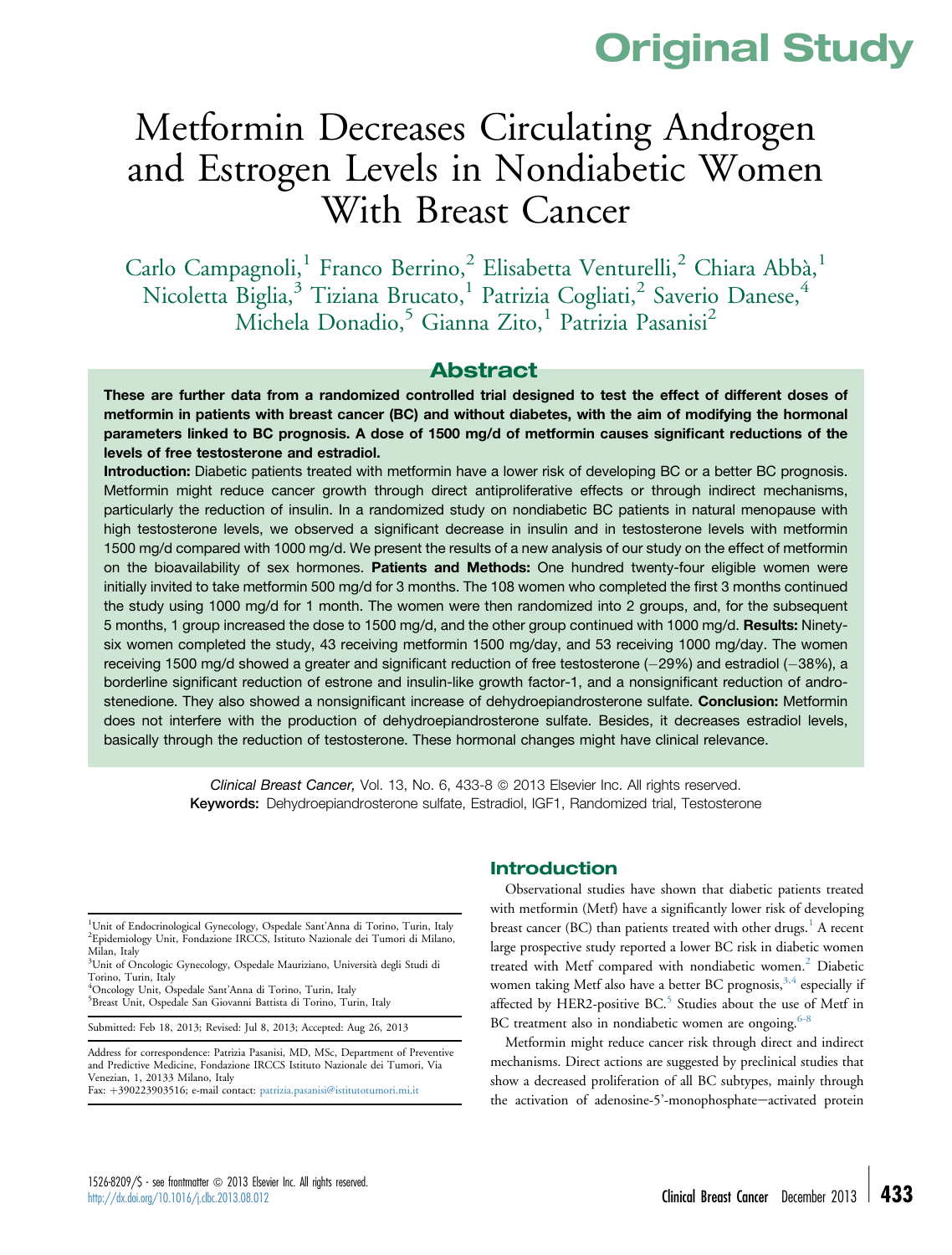# Metformin and Sex Hormones

kinase, which reduces all the energy-consuming processes in cells.<sup>[6](#page-4-0)</sup> A major indirect mechanism is the reduction of insulin levels. $6,9$ Insulin resistance and high serum levels of insulin are associated with an increased risk of BC and with BC relapses in diabetic and in nondiabetic women.[10-14](#page-4-0) Actually, when insulin levels increase, insulin might bind and activate the related insulin-like growth factor (IGF) receptor and also insulin receptor A, which have potent mitogenic activities.<sup>[10,15](#page-4-0)</sup> Further indirect mechanisms, possibly linked to insulin reduction, could be the modifications in sex hormone bioavailability. Actually, high serum levels of sex hormones, androgens and estrogens, are associated with an increased risk of BC and BC recurrences.<sup>[16-23](#page-4-0)</sup> Therefore, the reduction of sex hormone bioavailability through the use of Metf might have a clinical effect.

We recently concluded a randomized phase II study on nondiabetic BC patients in natural menopause with high testosterone levels ( $\geq 0.28$  ng/mL) to test the effect of different doses of Metf on the serum levels of testosterone, insulin, and other metabolic parameters linked to BC prognosis. $^{24}$  $^{24}$  $^{24}$  In the women treated with 1500 mg/d Metf (compared with those receiving 1000 mg/d) we observed, together with significant decreases in insulin levels and in the homeostasis model assessment of insulin resistance (HOMA-IR) index, a significant reduction of testosterone levels and free androgen index.

After menopause, a relative excess of testosterone originates from the ovarian stroma. $25$  However, ovaries contribute to the production of testosterone only for 25% to 45% of the total synthesis,  $21,25-27$ and androgens mainly derive from precursors produced in large quantities by the adrenal cortex, that is, dehydroepiandrosterone (DHEA) and particularly DHEA sulphate (DHEAS).<sup>[28](#page-5-0)</sup> In the peripheral tissues, especially in the adipose tissue, these delta5 steroids are converted into delta4 androgens, that is, androstenedione and testosterone, $29,30$  which, in turn, through aromatization in the adipose tissue, are the source of circulating estrogens, ie, estrone (E1) and estradiol (E2).<sup>[31,32](#page-5-0)</sup> At present, there are no data about the effect of Metf on the levels of delta5 preandrogens and estrogens in BC patients.

The results of a further analysis of our randomized study<sup>[24](#page-5-0)</sup> to test the effect of Metf on the serum levels of DHEAS, androstenedione, free testosterone, E1, and E2, are presented. We also evaluated the effect of Metf on IGF1, which has potent mitogenic activities<sup>[10](#page-4-0)</sup> and influences the synthesis of androgens and the activity of estrogens in peripheral tissues. $31,33$ 

#### Patients and Methods

#### Patients

A detailed description of the study population has been published elsewhere. $^{24}$  $^{24}$  $^{24}$  Briefly, the women eligible for the study complied with these prerequisites: they (1) had been postmenopausal (nonsurgical) for at least 12 months; (2) were aged  $<$  70 years; (3) had received surgery for BC at least 6 months before; (4) were not affected by type 1 or type 2 diabetes; (5) had not received a previous diagnosis of cancer other than BC; (6) had not been given chemotherapy or aromatase inhibitors for at least the previous 6 months; (7) had not been given tamoxifen treatment for at least the previous 6 months or were taking tamoxifen to be continued for at least 1 year; and (8) were not affected by conditions that contraindicate the use of Metf.

Among the 180 eligible women with serum testosterone levels  $> 0.28$  ng/mL (the median value), 124 signed an informed consent and were included in the trial. The study was approved by the Institutional Review Boards and the Ethical Committees of all collaborating institutes.

#### Study Design

The study was intended to test the effect of different doses of Metf in nondiabetic BC patients, with the aim of modifying the hormonal and metabolic parameters linked to the risk of BC recurrences $34$  while minimizing drug side effects. The women were initially invited to take Metf 500 mg/d for 3 months, to minimize the gastrointestinal discomfort that might occur with higher doses. The 108 women who completed the first 3 months were invited to continue the study with Metf 1000 mg/d (500 mg twice per day) for 1 month. They were then randomized into 2 groups, and for the subsequent 5 months, the first group was asked to increase the dose, to Metf 1500 mg/d (500 mg 3 times per day), and the other group continued taking 1000 mg/d (500 mg twice per day).

Fasting blood samples were collected before starting Metf treatment, after the first 3 months, and at the end of the study. At baseline, we collected full information on BC diagnosis, stage, treatment, reproductive, and menstrual history. Height, weight, and waist circumference were measured at baseline, and at follow-up visits at the third and ninth month.

#### Laboratory Measurements

Blood samples were collected between 8 am and 9 am after overnight fasting, and stored at  $-80^{\circ}$ C.

Serum samples were analyzed in batches by technicians blind to patient treatment. Each batch contained samples from 40 women plus 2 home-produced quality control samples; the 3 samples of every patient (baseline, third, and ninth month) were measured in the same batch.

Serum hormone levels were determined using commercially available kits: radioimmunoassay kits for testosterone, E2 (both Orion Diagnostic, Turku, Finland), E1 (DIAsource ImmunoAssays SA, Louvain-la-Neuve, Belgium), DHEAS, androstenedione, and IGF1 (Immunotech, Marseilles, France); immunoradiometric assay kits for sex hormone binding globulin (SHBG) (Farmos, Oulunsalo, Finland), and microparticle enzyme immunoassay kits for insulin (Abbot, Abbot Park, IL).

Based on the results obtained for the quality control samples, the interassay coefficients of variation were estimated to 12.2% for a mean of 0.37 ng/mL of testosterone, 6.9% for a mean of 48.5 nmol/L of SHBG 5.1% for a mean of 8.1 µIU/mL of insulin, 10.6% for a mean of 11.27 pg/mL of E2, 11.8% for a mean of 41.81 pg/mL of E1, 5.5% for a mean of 70.86  $\mu$ g/dL of DHEAS, 10.8% for a mean of 0.96 ng/mL of androstenedione, and 6.2% for a mean of 121.88 ng/mL of IGF1.

Free testosterone was calculated from total testosterone, SHBG, and albumin (considering an average albumin concentration of 4.3 g/dL), using the method of Vermeulen et  $al<sup>35</sup>$  and a computer program (Free and Bioavailable Testosterone Calculator, developed at the Hormonology Department, University Hospital of Ghent, Belgium, and available at <http://www.issam.ch/freetesto.htm>).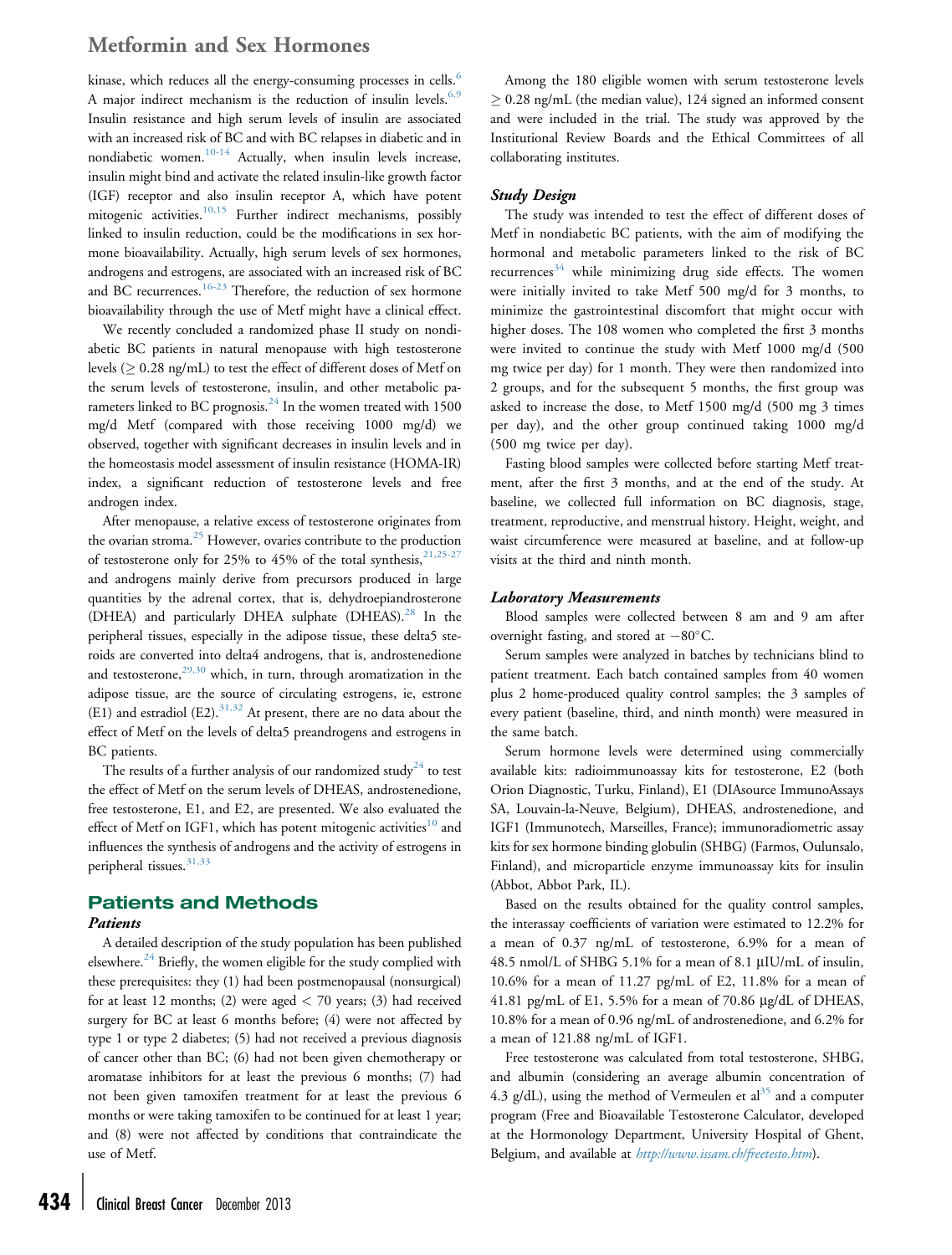# Carlo Campagnoli et al

#### Statistical Methods

The hormonal variables of the women included in the study were not normally distributed and were transformed. Pearson correlation coefficients were computed between hormonal variables at baseline.

Body mass index (BMI) was computed as body weight (kg)/height  $(m^2)$ . The means of baseline hormone levels in the women who were treated with 1500 mg/d were compared with those of the women treated with 1000 mg/d.

The statistical analysis focused on changes in hormonal variables, calculated for each woman as the difference between values at the end of the study (ninth month) and baseline values. We used the nonparametric Wilcoxon rank sum test to compare the effect of the treatment in the women randomized to receive 1000 and 1500 mg/d of Metf. The statistical significance of the mean changes of log-transformed data in the 1500 mg/d group, compared with the 1000 mg/d group, was assessed using analysis of variance controlling for age, BMI, and weight change.

We also performed separate analyses according to baseline BMI  $(\leq 25.7 \text{ and } > 25.7, \text{ the median value of the distribution}).$ 

All of the P values are 2-tailed. All analyses were performed using the STATA 11 statistical package.

#### **Results**

Ninety-six women (88.9%) completed the 9-month study, 43 women receiving 1500 mg/d, and 53 women 1000 mg/d.<sup>[24](#page-5-0)</sup>

At baseline, the serum levels of testosterone, androstenedione, E1, and E2 were strongly and significantly correlated; DHEAS was significantly correlated only with androstenedione and E1. Free testosterone was strongly correlated with total testosterone, androstenedione, and E2, and less strongly with insulin and IGF1 (Table 1). Waist circumference was strongly and significantly correlated with serum insulin ( $r = 0.53$ ), E2 ( $r = 0.40$ ), E1 ( $r =$ 0.25), and free testosterone ( $r = 0.25$ ).

The 2 groups of Metf treatment were comparable for anthropometric parameters, tumor stage, and for the proportion of nodal metastasis at diagnosis, estrogen receptor (ER)-positive tumors, and tamoxifen use, as previously reported.<sup>[24](#page-5-0)</sup> At baseline, the women who took 1500 mg/d showed somewhat higher serum levels of E2 and free testosterone than the women in the 1000 mg/d group (respectively, mean  $\pm$  SD, 7.5  $\pm$  8.9 pg/mL vs. 5.9  $\pm$  4.8 pg/mL;  $P = .16$ ; 5.30  $\pm$  3.12 pg/mL vs. 4.43  $\pm$  2.18 pg/mL;  $P = .15$ ), without, however, any statistically significant differences.

[Table 2](#page-3-0) shows the comparison between baseline and ninth month values according to Metf treatment (1000 vs. 1500 mg/d); for convenience, the previously published results on insulin and testosterone are also included.<sup>[24](#page-5-0)</sup>

At the ninth month of treatment, the women receiving 1500 mg/d showed a significant reduction of free testosterone  $(-29\%; P < .01)$  and E2  $(-38\%; P = .02)$ , a borderline significant reduction of IGF1 ( $P = .05$ ) and E1 ( $P = .06$ ), and a nonsignificant reduction of androstenedione ( $P = .10$ ). They also showed a nonsignificant increase of DHEAS ( $P = .25$ ). Women treated with 1500 mg/d showed significant changes also between the third and ninth month with  $P < .01$  for testosterone (total testosterone from 0.35 to 0.31 ng/mL and free testosterone from 4.6 to 3.8 pg/mL) and  $P = .03$  for E2 (from 5.5 to 4.7 pg/mL).

The women who took 1000 mg/d showed a significant increase of DHEAS ( $P = .02$ ), and a nonsignificant reduction of free testosterone and androstenedione; they showed substantially no changes in the levels of E2, E1, and IGF1. Women who received 1000 mg/d showed a nonsignificant increase in E2 and a nonsignificant reduction in testosterone (total and free) between the third and ninth month.

When comparing the 2 treatment groups  $(Table 2)$  $(Table 2)$ ,  $^{24}$  $^{24}$  $^{24}$  we found that the women who took 1500 mg/d showed a significantly greater reduction of free testosterone and E2 levels than the women treated with 1000 mg/d. The between-groups difference in the variation of free testosterone remained significant after controlling for age, baseline BMI, and weight change, and the difference in E2 remained borderline significant ( $P = .05$ ) after the adjustment. The difference in E2 lost significance after a further adjustment for change in testosterone ( $P = .17$ ).

The effect of 1500 mg/d in reducing free testosterone was significant in the normal weight women  $(n = 23)$  and in the overweight women ( $n = 20$ ), and the reduction of E2 was significant only in the overweight women.

#### **Discussion**

Our previous analysis showed a significant decrease in insulin, HOMA-IR index, and total testosterone levels in the women treated with Metf 1500 mg/d compared with the women who took 1000 mg/d. $^{24}$  $^{24}$  $^{24}$  Our new results suggest that the women treated with Metf 1500 mg/d also had significantly reduced serum levels of free testosterone and E2 compared with the women who took 1000 mg/d, without any modifications in DHEAS levels.

|                          |                   | Table 1 Pearson Correlation Coefficients on Log Transformed Data Between Baseline Hormonal Variables |                          |                   |                   |              |                        |  |  |  |  |
|--------------------------|-------------------|------------------------------------------------------------------------------------------------------|--------------------------|-------------------|-------------------|--------------|------------------------|--|--|--|--|
| <b>Hormone</b>           | Testosterone      | IGF1                                                                                                 | <b>Insulin</b>           | E <sub>2</sub>    | E1                | <b>DHEAS</b> | <b>Androstenedione</b> |  |  |  |  |
| IGF1                     | 0.08              |                                                                                                      | —                        |                   |                   |              |                        |  |  |  |  |
| <b>Insulin</b>           | 0.10              | $-0.01$                                                                                              | $\overline{\phantom{0}}$ |                   |                   |              |                        |  |  |  |  |
| E <sub>2</sub>           | $0.43^{\circ}$    | 0.05                                                                                                 | 0.23                     | —                 | $\qquad \qquad -$ |              |                        |  |  |  |  |
| E1                       | 0.31 <sup>a</sup> | 0.07                                                                                                 | 0.21                     | 0.36 <sup>a</sup> |                   |              |                        |  |  |  |  |
| <b>DHEAS</b>             | 0.19              | $0.10^{a}$                                                                                           | $-0.01$                  | 0.08              | $0.30^{a}$        |              |                        |  |  |  |  |
| Androstenedione          | $0.60^{\rm a}$    | 0.22 <sup>a</sup>                                                                                    | $-0.03$                  | $0.33^{a}$        | 0.37 <sup>a</sup> | $0.29^{a}$   |                        |  |  |  |  |
| <b>Free Testosterone</b> | 0.77 <sup>a</sup> | 0.16 <sup>a</sup>                                                                                    | 0.17 <sup>a</sup>        | $0.38^{a}$        | 0.22              | 0.16         | $0.46^{\text{a}}$      |  |  |  |  |

Abbreviations: DHEAS = dehydroepiandrosterone sulfate; E1 = estrone; E2 = estradiol; IGF1 = insulin-like growth factor 1.  ${}^{a}P$  < .01 (2-sided tests).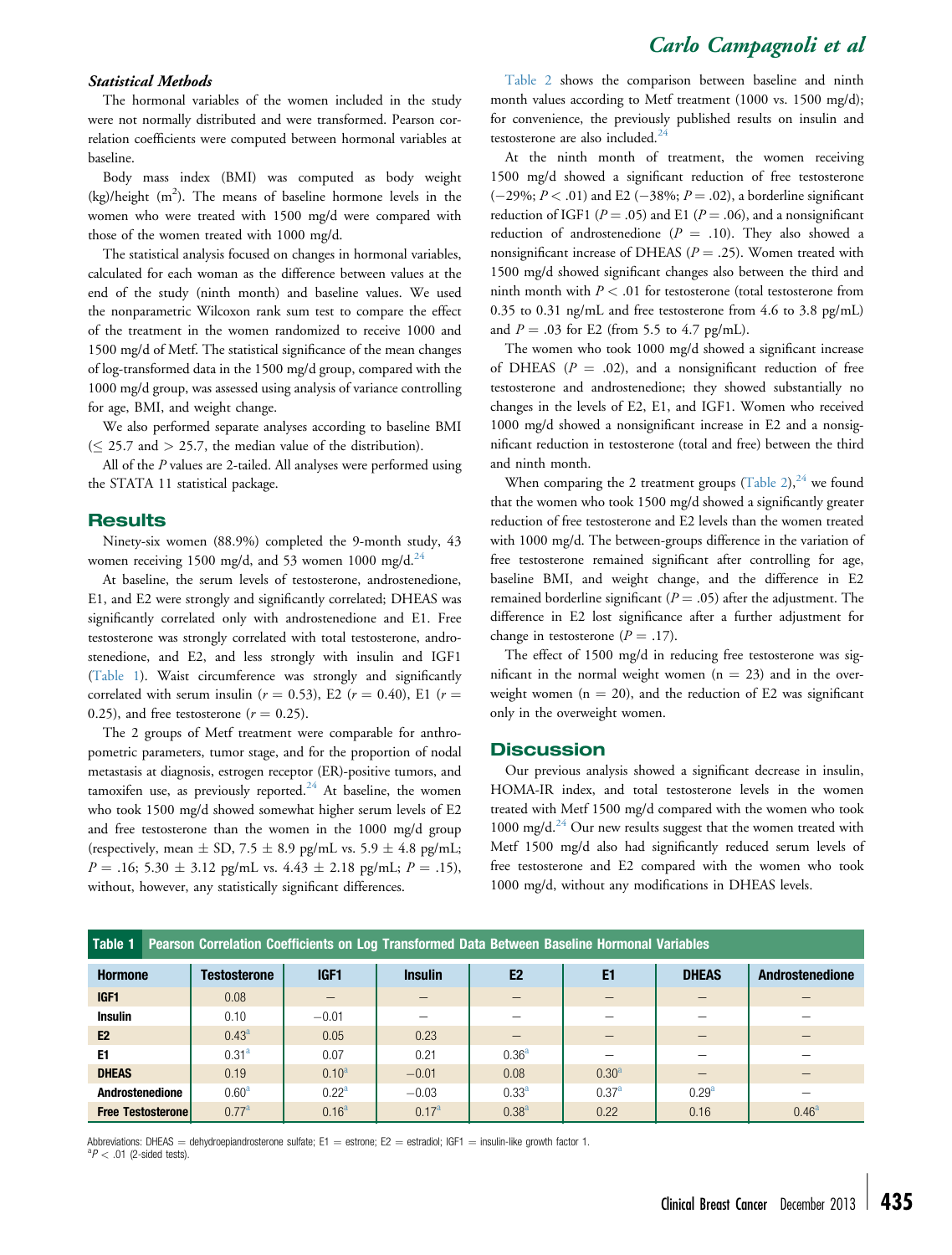<span id="page-3-0"></span>

| <b>Metformin and Sex Hormones</b> |  |  |
|-----------------------------------|--|--|
|                                   |  |  |

| Comparison Between Baseline and Ninth Month According to Treatment Group<br>Table 2 |                              |                    |                              |                    |        |  |  |  |
|-------------------------------------------------------------------------------------|------------------------------|--------------------|------------------------------|--------------------|--------|--|--|--|
| <b>Variable</b>                                                                     | Metformin 1000 mg/d (n = 53) |                    | Metformin 1500 mg/d (n = 43) | P <sup>a</sup>     |        |  |  |  |
|                                                                                     | <b>Baseline</b>              | <b>Ninth Month</b> | <b>Baseline</b>              | <b>Ninth Month</b> |        |  |  |  |
| Insulin, $\mu$ IU/mL $^b$                                                           | $8.4 \pm 3.8$                | $8.3 \pm 3.2$      | $9.5 \pm 5.8$                | $7.3 + 4.7$        | < 0.01 |  |  |  |
| IGF1, ng/mL                                                                         | $119.7 + 48.5$               | $117.6 + 43.8$     | $114.9 + 38.3$               | $108.3 + 48.6$     | .09    |  |  |  |
| Testosterone, ng/mL <sup>D</sup>                                                    | $0.36 \pm 0.14$              | $0.34 \pm 0.14$    | $0.41 \pm 0.18$              | $0.31 \pm 0.13$    | < 0.01 |  |  |  |
| Free Testosterone, pg/mL                                                            | $4.43 + 2.18$                | $4.21 + 2.19$      | $5.30 \pm 3.12$              | $3.78 + 2.46$      | < .01  |  |  |  |
| DHEAS, µg/dL                                                                        | $113.2 \pm 67.2$             | $125.3 \pm 86.7$   | $114.2 \pm 63.3$             | $120.3 \pm 69.1$   | .96    |  |  |  |
| Androstenedione, ng/mL                                                              | $1.41 \pm 0.6$               | $1.33 \pm 0.6$     | $1.41 \pm 0.7$               | $1.27 + 0.5$       | .57    |  |  |  |
| $E2$ , pg/mL                                                                        | $5.9 \pm 4.8$                | $5.8 \pm 5.7$      | $7.5 \pm 8.9$                | $4.7 \pm 3.6$      | .02    |  |  |  |
| E1, pg/mL                                                                           | $23.3 \pm 8.1$               | $23.2 \pm 12.1$    | $23.8 \pm 12.6$              | $21.7 \pm 12.8$    | .43    |  |  |  |

Data are presented as mean  $+$  SD.

Abbreviations: DHEAS = dehydroepiandrosterone sulfate; E1 = estrone; E2 = estradiol; IGF1 = insulin-like growth factor 1.

ap of differences between baseline and ninth month comparing metformin 1000 mg/d vs. metformin 1500 mg/d (Wilcoxon rank sum test).

<sup>b</sup>From Campagnoli et al.

After menopause, circulating androgens derive mainly from the adrenal gland. Adrenal androgen production decreases with age, but a fairly large quantity of androgens is produced also after menopause. DHEA, and particularly its sulphate DHEAS, is the main circulating androgen.[21,28](#page-5-0) DHEAS, DHEA, and its metabolite androstenediol, are then transformed, in the adipose tissue, into delta4 androgens.[29,30,36](#page-5-0) Such peripheral conversion is actually the major source of circulating androstenedione and testosterone. Approximately 15% of DHEA<sup>[28](#page-5-0)</sup> and androstenedione,<sup>[21](#page-5-0)</sup> and 25% to 45% of testosterone<sup>[21,25-27](#page-5-0)</sup> are produced by the ovary, which after menopause maintains the ability to synthesize androgens in the stroma compartment. Ovaries are generally the origin of a relative excess of testosterone.<sup>[25](#page-5-0)</sup> The reduction of testosterone levels that we observed with Metf 1500 mg/d could be either caused by an interference in the peripheral conversion of adrenal delta5 perandrogens (DHEAS and derivative) into delta4 androgens, or, more probably by the reduction of testosterone secretion by the ovaries.

The reduction of testosterone and free testosterone levels that we observed in our study could be partly explained by the decrease of insulin levels; in our previous analysis, however, the between-groups differences in the variation of testosterone levels remained significant after controlling for insulin. It is also possible that Metf directly acts on ovarian stroma in reducing testosterone production. $37-39$ Physiological studies consistently showed that hyperinsulinemia is associated with high circulating levels of free testosterone.<sup>[21,26](#page-5-0)</sup> Actually, insulin inhibits the liver synthesis of SHBG, thus increasing the bioavailability of testosterone and  $E2.^{26,40}$  $E2.^{26,40}$  $E2.^{26,40}$  Moreover, insulin affects androgen production by increasing the activity of cytochrome P450c17a, a key enzyme in the biosynthesis of an-drogens.<sup>[39](#page-5-0)</sup> The main activity of insulin is on the ovarian and, to a lesser extent, adrenal synthesis of androstenedione and testosterone. $41,42$  In women affected by polycystic ovary syndrome (PCOS), who usually have high levels of insulin because of insulin resistance, Metf strongly reduces testosterone, but does not sub-stantially affect DHEAS levels.<sup>[39,43](#page-5-0)</sup> Even in a randomized study on postmenopausal obese women with previous PCOS and/or insulin resistance, Metf 2000 mg/d reduced testosterone and free testos-terone, and it did not modify DHEAS.<sup>[25](#page-5-0)</sup> Conversely, in another recent randomized study on obese postmenopausal glucoseintolerant women, 1 year of treatment with Metf 1700 mg/d did

not reduce testosterone, and caused a nonsignificant 11% decrease in the level of DHEA.<sup>[44](#page-5-0)</sup> The difference between these 2 studies for what concerns the variations of testosterone might be because of the different doses of Metf used for the treatment of obese women. It is noteworthy that, in the Kim et al study,<sup>[44](#page-5-0)</sup> treatment with 1700 mg/d caused only nonsignificant reductions in insulin and glucose levels, and in the Patel et al study,  $25$  2000 mg/d caused significant decreases in insulin  $(-31\%)$  and the HOMA-IR index  $(-36%)$ . In our study, which included slightly overweight women who had neither a history of previous PCOS nor of insulin resistance, in the women treated with 1500 mg/d of Metf, we observed a significant decrease in the levels of insulin  $(-25%)$ , in the HOMA-IR index ( $-29\%$ ), and in the levels of testosterone ( $-23\%$ ),<sup>[24](#page-5-0)</sup> and free testosterone  $(-29%)$ , and no variations were observed in the women treated with 1000 mg/d. Conversely, we obtained no change in DHEAS levels.

High serum levels of testosterone increase the risk of BC, in particular ER-positive  $BC<sub>18-20</sub>$  $BC<sub>18-20</sub>$  $BC<sub>18-20</sub>$  and the risk of BC recurrences[.16,17,22,23](#page-4-0) Testosterone might directly influence tumour growth by activating androgen receptors (ARs).[45,46](#page-5-0) Preclinical studies on the effects of AR activation on ER-negative BC gave controversial results, a proliferative effect being observed particularly in the cell lines expressing HER2.<sup>[46-48](#page-5-0)</sup> Conversely, the bulk of preclinical studies on ER-positive BC suggests that, as physiologi-cally happens in normal breast tissue,<sup>[46](#page-5-0)</sup> testosterone has, by itself, an antiproliferative effect.  $46,49-52$  However, androgens increase the risk of ER-positive BC because of their aromatization into estrogens,  $31,32$  whose proliferative effect prevails.  $50,52$ 

In our study, the women treated with Metf 1500 mg/d showed a significant reduction of E2 (-38%;  $P = .02$ ) and a borderline significant reduction of E1 (-10%;  $P = .06$ ). Consistently, in a randomized study on postmenopausal obese women with previous PCOS and/or insulin resistance<sup>[25](#page-5-0)</sup> the treatment with Metf 2000 mg/d caused a significant reduction of E2  $(-27%)$ . The reduction of E2 is likely to be basically related to the decrease of testosterone ie, the substrate for the aromatization to E2—and partially to the reduction of the adipose tissue. Furthermore, some studies suggested that Metf could directly inhibit aromatase activity.<sup>[53,54](#page-5-0)</sup>

Recent studies reported that circulating estrogens are the major source of the intratumoral concentration of E2 in ER-positive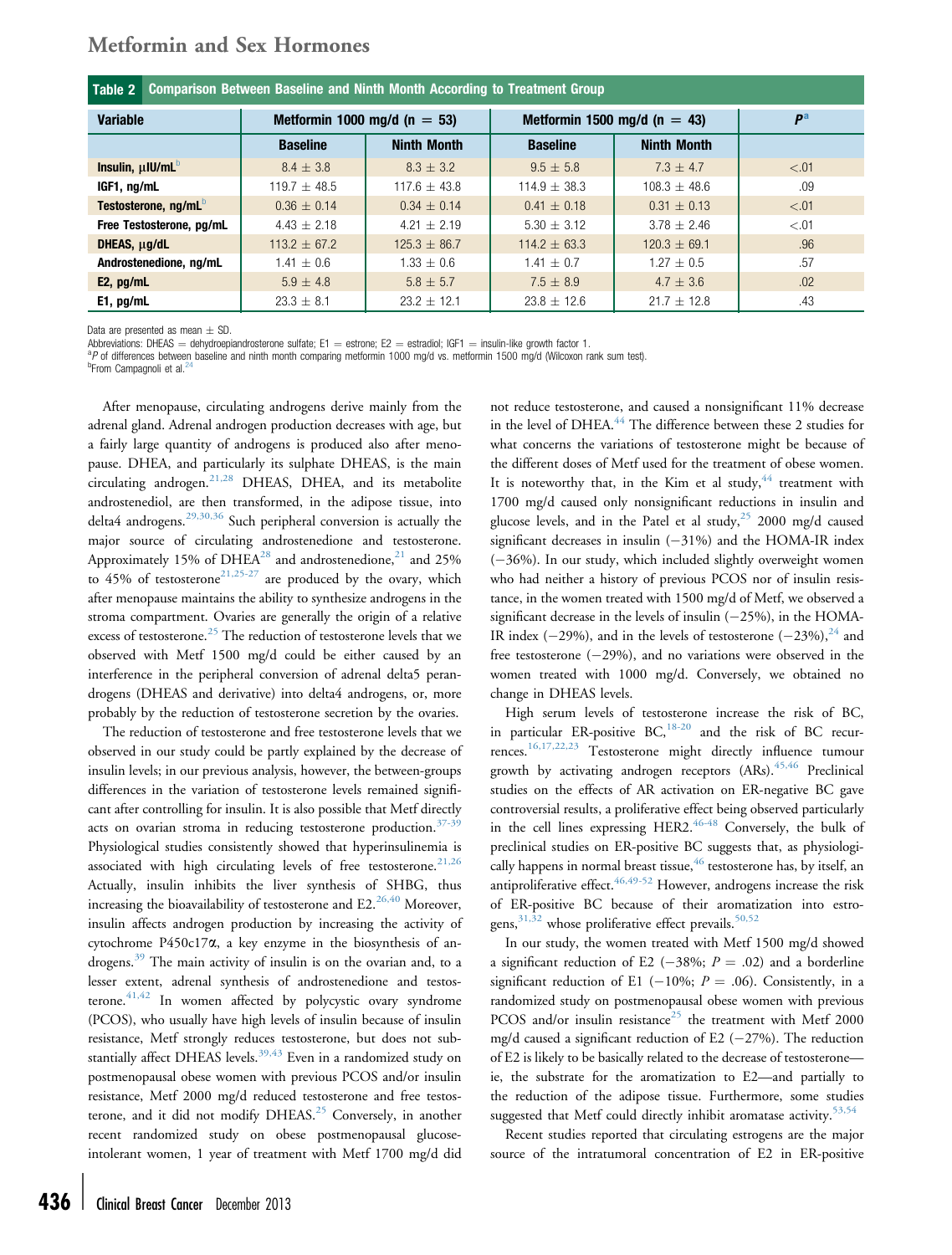<span id="page-4-0"></span>BC.<sup>[32,55,56](#page-5-0)</sup> Overall, the sex hormone changes induced by Metf might have a clinical effect. Studies on Metf as adjuvant treatment in BC patients are ongoing.<sup>8</sup>

## **Conclusion**

We performed our trial on postmenopausal women without diabetes. We suggest that the favorable changes we observed in the sex hormone pattern of the women treated with Metf 1500 mg/d (reduction of androgens and estrogens) might be relevant also in diabetic women and might contribute to the reduction of cancer growth.

The protective effect of Metf is higher in diabetic women with HER2-positive BC, with a significant improvement of survival.<sup>5</sup> Metf might contrast HER2 activity directly or by reducing insulin levels.<sup>5</sup> A further protection might be because of the reduction of testosterone. Actually, ARs are expressed in approximately 70% of HER2-positive BCs, independent of ER status,  $57,58$  and preclinical data suggest proliferative effects of testosterone, because of cross-talk and synergy between HER2 and AR pathways.  $47,48$ 

Obviously, the reduction of bioactive androgen and estrogen levels induced by Metf could be favorable in the case of ER-positive BC.<sup>16,17,22,23</sup> A possible exception, at least as far as testosterone level reduction is concerned, could be represented by women treated with aromatase inhibitors (AIs). The antiproliferative effect of testosterone on ER-positive BC prevails when estrogenic activity is low, and this could be relevant in women being treated with AIs.<sup>50,52,59</sup> However, the other major effect of Metf administration, ie, insulin reduction, is potentially favorable, because of the cross-talk between estrogen and insulin signaling pathways.<sup>7</sup>

In conclusion, our results suggest that the 1500 mg/d dose of Metf causes a significant reduction of free testosterone and E2, without any modifications of DHEAS serum levels. Because observational studies suggested that the hormonal pattern affects BC growth,<sup>16,17,22,23</sup> these changes might have prognostic importance.

#### Clinical Practice Points

- Diabetic patients treated with Metf have a lower risk of developing BC or a better BC prognosis.
- Metformin might reduce cancer growth through direct antiproliferative effects or through indirect mechanisms, particularly the reduction of insulin.
- High serum levels of insulin are associated with an increased risk of BC and BC relapses in diabetic and in nondiabetic women. Further indirect mechanisms, possibly linked to insulin reduction, could be the modifications in sex hormone bioavailability.
- High serum levels of sex hormones, androgens and estrogens, are associated with an increased risk of BC and BC recurrences. Therefore, the reduction of sex hormone bioavailability might contribute to the potential favorable effects of Metf against BC.
- This article presents the results of a further analysis of our ran-domized study<sup>[24](#page-5-0)</sup> to test the effect of Metf on the serum levels of DHEAS, androstenedione, free testosterone, E1, and E2.
- We also evaluated the effect of Metf on IGF1, which has potent mitogenic activities and influences the synthesis of androgens and the activity of estrogens in peripheral tissues.
- The women receiving 1500 mg/d showed a greater and significant reduction of free testosterone  $(-29%)$  and E2  $(-38%)$ , a borderline significant reduction of E1 and IGF1, and a nonsignificant reduction of androstenedione. They also showed a nonsignificant increase of DHEAS.
- Metformin does not interfere with the production of DHEAS. Besides, it decreases E2 levels, basically through the reduction of testosterone. These hormonal changes might have clinical relevance.

### Acknowledgments

The study was supported by the "Assessorato alla Sanità Regione Piemonte," by the "Fondazione CRT," and especially by the "Compagnia di San Paolo di Torino."

The authors thank the medical directors of the "Rete Oncologica" (Oscar Bertetto) and Sant'Anna Gynecological Hospital (Grace Rabacchi), the former directors of the Gynecologic Oncology (Giorgio Giardina) and the Endocrinologic Gynecology (Clementina Peris) Units of Sant'Anna Hospital of Torino for the support to the study, and Ms Maria Grazia Guerrini for secretarial support. The authors express their gratitude to all the patients who participated in the trial.

## **Disclosure**

The authors have stated that they have no conflicts of interest.

### **References**

- 1. Col NF, Ochs L, Springmann V, et al. Metformin and breast cancer risk: a metaanalysis and critical literature review. Breast Cancer Res Treat 2012; 135:639-46.
- 2. Chlebowski RT, McTiernan A, Wactawski-Wende J, et al. Diabetes, metformin, and breast cancer in postmenopausal women. J Clin Oncol 2012; 30:2844-52.
- 3. Bayraktar S, Hernadez-Aya LF, Lei X, et al. Effect of metformin on survival outcomes in diabetic patients with triple receptor-negative breast cancer. Cancer 2012; 118:1202-11.
- 4. Jiralerspong S, Palla SL, Giordano SH, et al. Metformin and pathologic complete responses to neoadjuvant chemotherapy in diabetic patients with breast cancer. J Clin Oncol 2009; 27:3297-302.
- 5. He X, Esteva FJ, Ensor J, et al. Metformin and thiazolidinediones are associated with improved breast cancer-specific survival of diabetic women with  $HER2<sup>+</sup>$ breast cancer. Ann Oncol 2012; 23:1771-80.
- 6. Dowling RJ, Niraula S, Stambolic V, et al. Metformin in cancer: translational challenges. J Mol Endocrinol 2012; 48:R31-43.
- 7. Esteva FJ, Moulder SL, Gonzalez-Angulo AM, et al. Phase I trial of exemestane in combination with metformin and rosiglitazone in nondiabetic obese postmenopausal women with hormone receptor-positive metastatic breast cancer. Cancer Chemother Pharmacol 2013; 71:63-72.
- 8. Goodwin PJ, Stambolic V, Lemieux J, et al. Evaluation of metformin in early breast cancer: a modification of the traditional paradigm for clinical testing of anticancer agents. Breast Cancer Res Treat 2011; 126:215-20.
- 9. Pollak M. Metformin and other biguanides in oncology: advancing the research agenda. Cancer Prev Res (Phila) 2010; 3:1060-5.
- 10. Cohen DH, LeRoith D. Obesity, type 2 diabetes, and cancer: the insulin and IGF connection. Endocr Relat Cancer 2012; 19:F27-45.
- 11. Duggan C, Irwin ML, Xiao L, et al. Associations of insulin resistance and adiponectin with mortality in women with breast cancer. J Clin Oncol 2011; 29: 32-9.
- 12. Goodwin PJ, Ennis M, Pritchard KI, et al. Fasting insulin and outcome in earlystage breast cancer: results of a prospective cohort study. *J Clin Oncol* 2002; 20: 42-51.
- 13. Gunter MJ, Hoover DR, Yu H, et al. Insulin, insulin-like growth factor-I, and risk of breast cancer in postmenopausal women. *J Natl Cancer Inst* 2009; 101:48-60.
- 14. Sieri S, Muti P, Agnoli C, et al. Prospective study on the role of glucose metabolism in breast cancer occurrence. Int J Cancer 2012; 130:921-9.
- 15. Belfiore A, Frasca F, Pandini G, et al. Insulin receptor isoforms and insulin receptor/insulin-like growth factor receptor hybrids in physiology and disease. Endocr Rev 2009; 30:586-623.
- 16. Berrino F, Pasanisi P, Bellati C, et al. Serum testosterone levels and breast cancer recurrence. Int J Cancer 2005; 113:499-502.